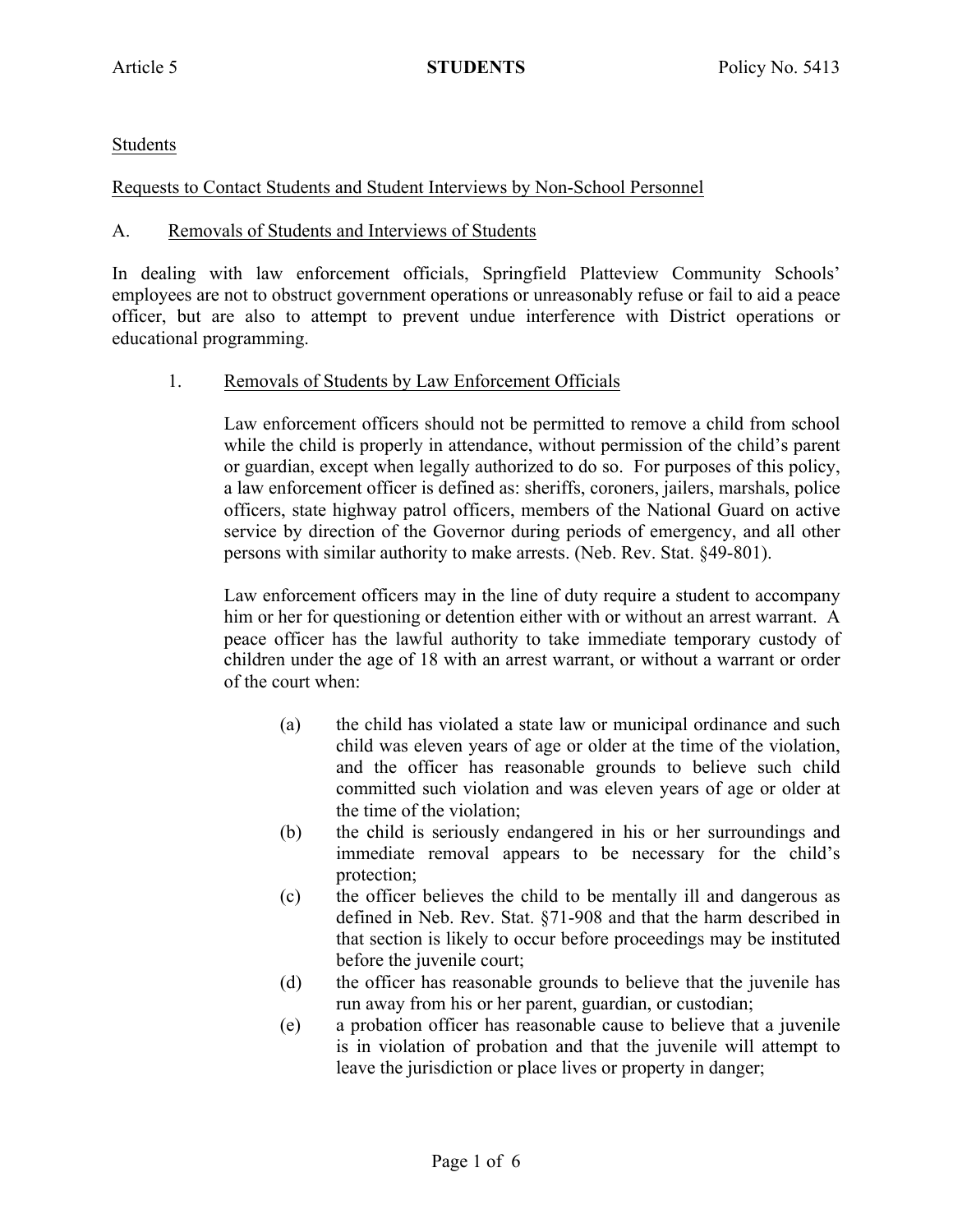- (f) the officer has reasonable grounds to believe the juvenile is truant from school. (Neb. Rev. Stat. §§43-418 and 43-248).
- (g) the officer has reasonable grounds to believe the child is immune from prosecution for prostitution under subsection (5) of section 28-801; or
- (h) the child has committed an act or engaged in behavior described in subdivision  $(1)$ ,  $(2)$ ,  $(3)(b)$ , or  $(4)$  of section 43-247 and such child was under eleven years of age at the time of such act or behavior, and the officer has reasonable cause to believe such child committed such act or engaged in such behavior and was under eleven years of age at such time.

If a peace officer or probation officer requests to take custody of a student who is at that time under the control and jurisdiction of the district, the following action is to be taken:

- (a) Establish Authority to Remove. The student should be released after appropriate measures are taken and documented to ensure that the officer has the authority to take the student. The form attached as Exhibit "A" to this Policy may be used for this purpose.
- (b) Notify Local Law Enforcement. In some instances there may be orders for custody of a student served by the officers with authority to arrest from outside the jurisdiction of [Name] Public Schools. Local law enforcement should be contacted and requested to participate in or monitor the removal.
- (c) Notify Parent of Removal. When a principal or other school official releases a minor student to a peace officer for the purpose of removing the minor from the school premises, the principal or other school official shall take immediate steps to notify the parent, guardian, or responsible relative of the minor regarding the release of the minor student to the officer and the place to which the student is reportedly being taken. Provided, however, when a minor student has been taken into custody as a victim of suspected child abuse, the principal or other school official is not required to notify the parent or guardian, but shall provide the peace officer with the address and telephone number of the minor student's parents or guardian.

A student should not be released to a private detective or "special police officer" who is not an officer of a Nebraska political subdivision or an officer of an agency of the federal government without consent of the student's parent, guardian or custodian.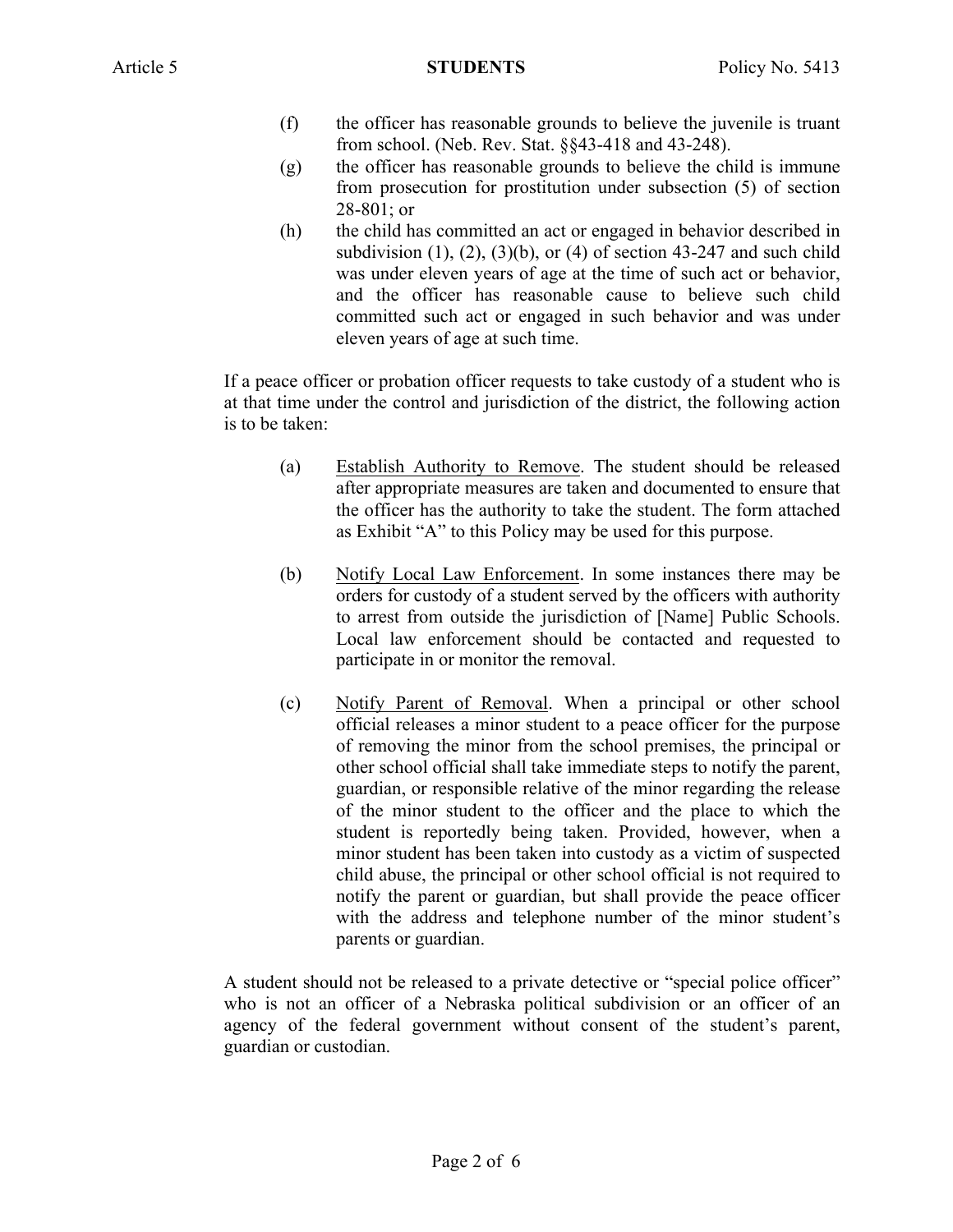## 2. Interviews of Students by Law Enforcement Officials

Law enforcement officers and other law authorities should be urged to contact students for questioning outside the instructional day and off school premises whenever possible. When it is appropriate that such questioning occur, the following guidelines are to be followed:

- (a) Interviews not related to District Events. If an interview of a student is requested during school hours concerning an ongoing investigation of a crime not related to the district, questioning should not take place until the student's parent, guardian or custodian has been contacted and permission is given for such interview. The consent should be documented. The presence of a school employee during the interview is not necessary.
- (b) Interviews Related to District Events. If the investigation relates to an incident which took place on school premises or during instructional time, it is not necessary to obtain consent of the student's parent, guardian or custodian. In these situations, an employee of the District should be present during the interview to ensure that the interview relates only to the incident which took place on school premises or during instructional time or something which is directly related thereto.
- (c) Child Abuse or Neglect. If an investigator represents that an interview is necessary to collect information concerning an allegation of child abuse or neglect or an offense involving a family relation and it is clear that obtaining parental consent for the interview would be impossible or counter-productive, the interview may be conducted without consent of the student's parent, guardian or custodian. In these situations, an employee of the district should be present during the interview to ensure that the interview relates only to those matters.
- (d) Probation Officer Interview. A probation officer assigned to a student by a court may be allowed the opportunity, on request, to interview a student on school premises. In such situations, it is neither necessary nor desirable that a District employee be present during the interview. It also is not necessary to obtain the consent of the parent, guardian, or custodian.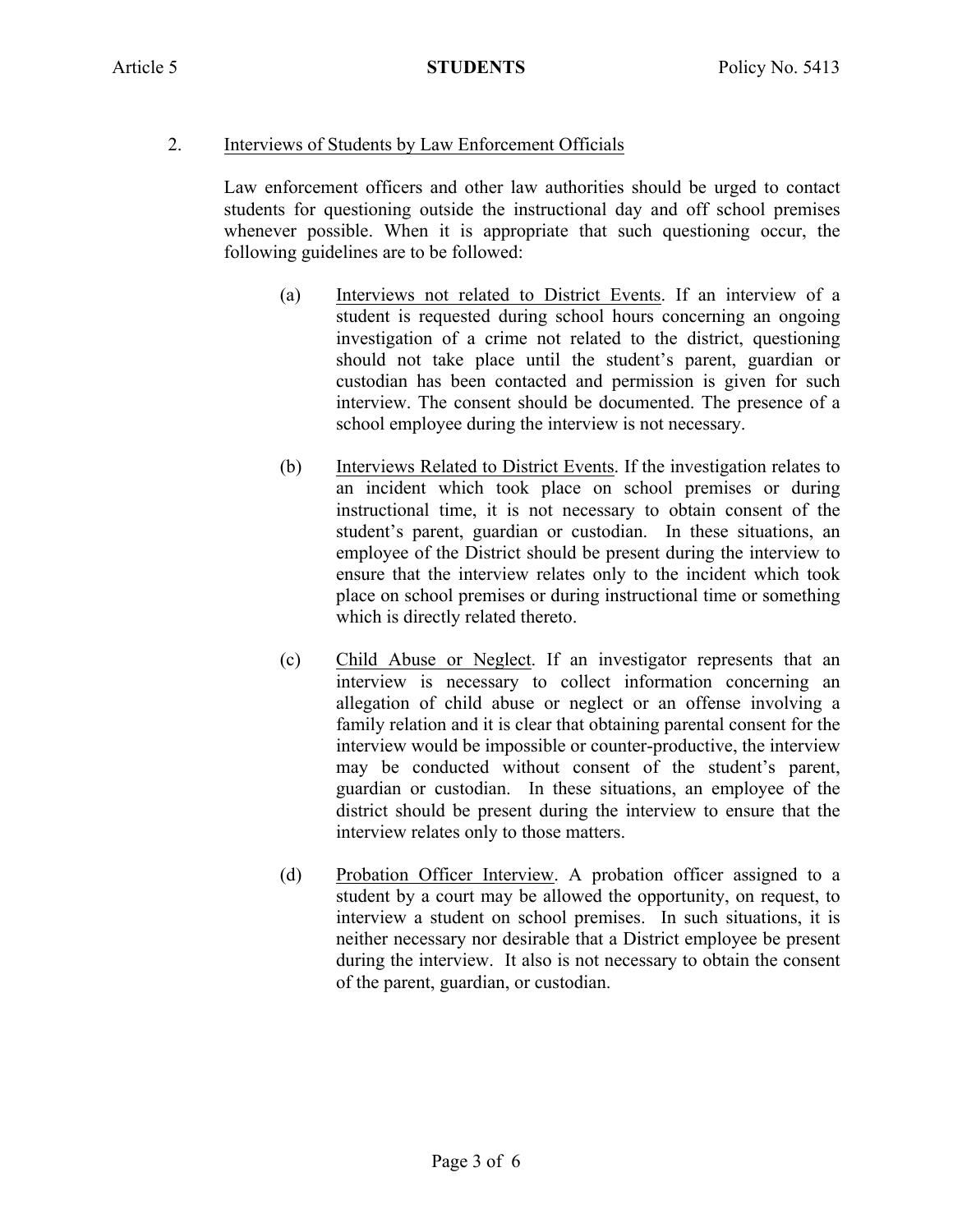#### 3. Disclosure of Student Records

School employees shall not, in the course of dealing with a peace officer or probation officer, disclose any confidential student records or information from such student records other than in response to a court order or subpoena or as otherwise authorized by state law and the Family Educational Rights and Privacy Act (FERPA).

#### 4. Removals and Interviews by Persons other than Law Enforcement Officials

A person who comes to school premises to interview a student or remove a student prior to the end of the student's instructional day must obtain permission of an administrator or designee.

Permission to remove is not to be granted without consent of the student's parent, guardian or custodian, or a person authorized by the student's parent, guardian or custodian to give such permission.

Permission to interview on subjects not related to school matters is not to be granted unless there is a clearly valid and proper reason for the interview and such is not disruptive to school operations or the student's educational program. Ordinarily such contacts shall be restricted to the student's parent, guardian or custodian or a friend of the family when an emergency or other similar circumstance exists.

Legal Reference: Neb. Rev. Stat. §§43-248; 43-418; 79-294; 79-2104 20 U.S.C. §1232g (FERPA)

Date of Adoption: May 14, 2018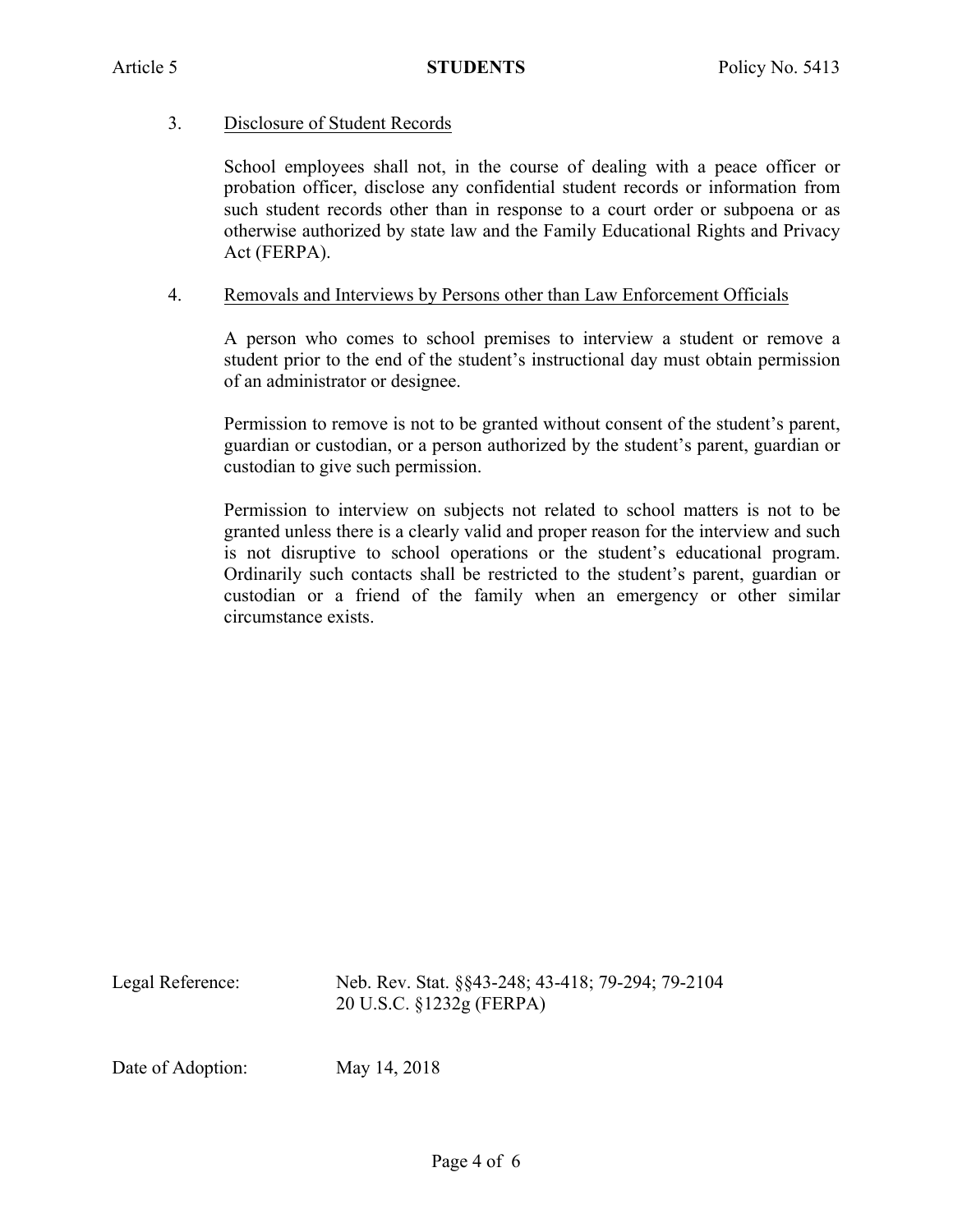# **AR-5413--Exhibit A**

## **Affidavit and Release to Remove Student Date:\_\_\_\_\_\_\_\_\_\_\_\_\_**

The undersigned hereby states and affirms to the [Name] Public Schools as follows:

- 1. That I am duly-appointed and acting peace officer employed by \_\_\_\_\_\_\_\_\_\_\_\_\_\_\_\_\_\_\_\_\_\_\_\_\_\_\_\_\_\_\_\_\_\_\_\_ and am currently acting within the scope of such employment.
- 2. That request is hereby made of the Springfield Platteview Community Schools to deliver to me the following named student:
- 3. That I am entitled to immediate physical custody of said student by virtue of:

( ) Neb. Rev. Stat. 43-248 for the reason that said student (1) violated a state or municipal law in my presence, (2) is believed by me to have committed a felony, (3) is seriously endangered in his or her surroundings and immediate removal appears to be necessary for the student's protection, or (4) is believed to have run away from his or her parent, guardian, or custodian.

( ) There having been issued a valid warrant for such student's arrest, a true copy of which is attached hereto.

( ) There being reasonable grounds for me to arrest such student without a warrant, such grounds being that:

 $\mathcal{L}_\mathcal{L} = \mathcal{L}_\mathcal{L} = \mathcal{L}_\mathcal{L} = \mathcal{L}_\mathcal{L} = \mathcal{L}_\mathcal{L} = \mathcal{L}_\mathcal{L} = \mathcal{L}_\mathcal{L} = \mathcal{L}_\mathcal{L} = \mathcal{L}_\mathcal{L} = \mathcal{L}_\mathcal{L} = \mathcal{L}_\mathcal{L} = \mathcal{L}_\mathcal{L} = \mathcal{L}_\mathcal{L} = \mathcal{L}_\mathcal{L} = \mathcal{L}_\mathcal{L} = \mathcal{L}_\mathcal{L} = \mathcal{L}_\mathcal{L}$ 

( ) Other (specify) the student being placed under arrest due to following authority:

 $\mathcal{L}_\mathcal{L} = \mathcal{L}_\mathcal{L} = \mathcal{L}_\mathcal{L} = \mathcal{L}_\mathcal{L} = \mathcal{L}_\mathcal{L} = \mathcal{L}_\mathcal{L} = \mathcal{L}_\mathcal{L} = \mathcal{L}_\mathcal{L} = \mathcal{L}_\mathcal{L} = \mathcal{L}_\mathcal{L} = \mathcal{L}_\mathcal{L} = \mathcal{L}_\mathcal{L} = \mathcal{L}_\mathcal{L} = \mathcal{L}_\mathcal{L} = \mathcal{L}_\mathcal{L} = \mathcal{L}_\mathcal{L} = \mathcal{L}_\mathcal{L}$ 

- 4. That the undersigned will take immediate action to notify the parent(s), custodian, or legal guardian of said student that said student has been taken into custody and the reason or reasons for said custody.
- 5. That the undersigned has the legal right to take custody of the student without the consent of said student's parent(s), guardian, custodian, or the [Name] Public Schools.
- 6. That any facts or circumstances set out on the back of this affidavit and release are true and correct and are incorporated herein by reference.

. The contribution of the contribution of  $\mathcal{L}_\mathcal{L}$ 

(Give complete description of officer's name and position, including badge number)